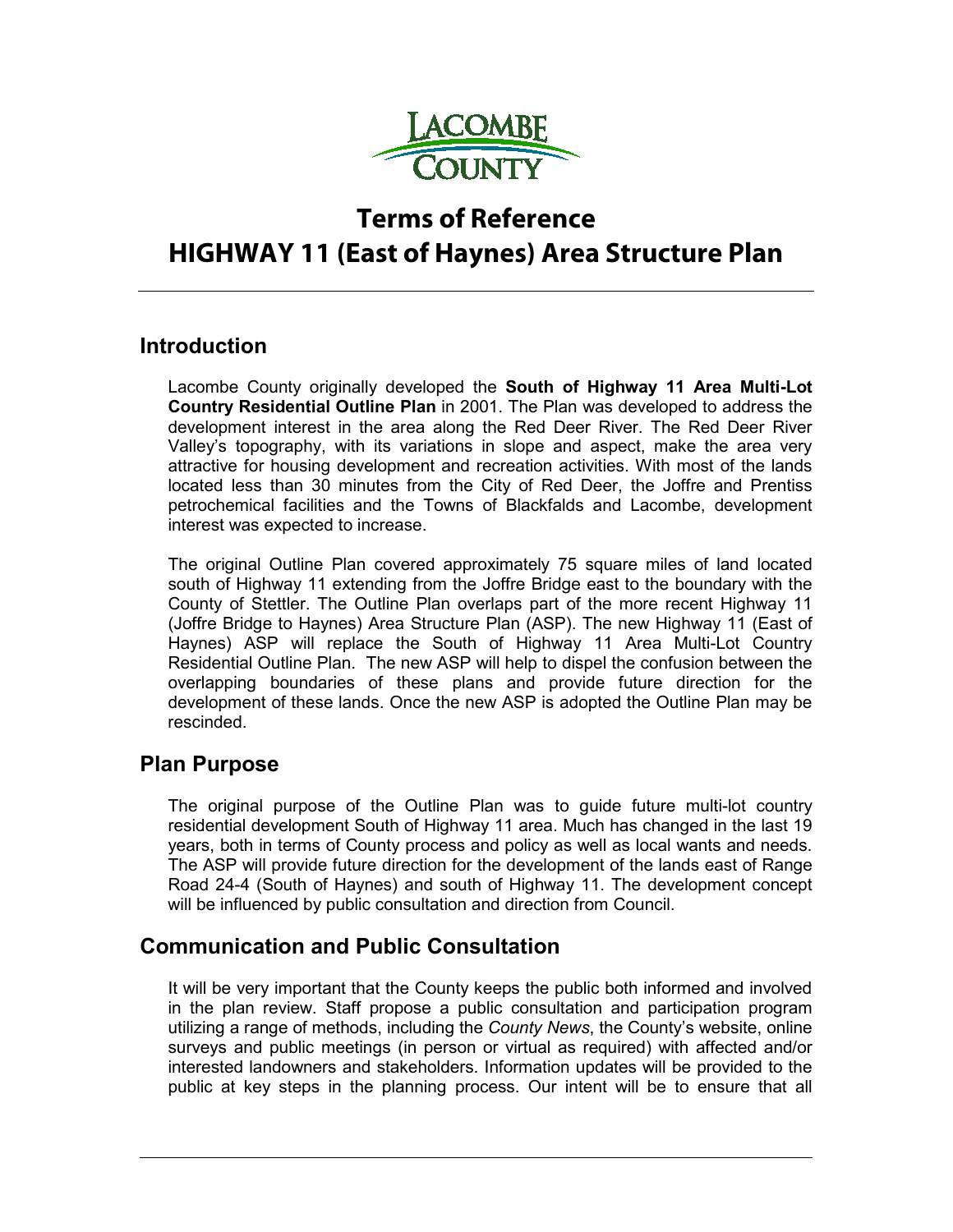parties are aware that the plan is being reviewed and that they will be given the opportunity to offer their views and suggestions.

### **Process Outline**

The steps involved in the preparation of the ASP are outlined below. They are, of course, subject to further refinement as the work progresses.

#### **Step 1: Start Up and Background Information**

Upon adoption of the Terms of Reference by County Council, a public notice will be placed in the *County News* and on the County website announcing the start of the project, the purpose is of the review and a brief summary of the proposed planning process highlighting the opportunities for public input. Staff will also advise Red Deer County, Stettler County, and Alberta Transportation of the commencement of the project inviting them to comment on any issues, concerns or other requirements.

All relevant plans and studies will be reviewed by staff. The information gathered will be analyzed in a background report that will summarize how they might affect the evolution of the plan. It will serve as the common basis of information for ongoing discussions among Council and for public review.

#### **Step 2: Initial Public Meeting and Survey**

The initial public meeting will provide residents and landowners with the opportunity to confirm and add to the planning issues and considerations outlined in the background report, and to provide their views on future land use and development in the Plan area. A news release will be prepared to highlight key aspects of the current plan and to announce that a public meeting will be held to solicit public feedback. A survey will be available online and in paper form at the meeting. This meeting is proposed to be held at the Haynes Hall. If the meeting cannot be held in person (due to covid-19 gathering restrictions), a virtual meeting will take its place.

#### **Step 3: Draft plan – Information to Council**

A draft plan will be prepared for consideration by Council based on the feedback provided by the landowners, the general public, other stakeholders and Council. Any necessary revisions will be made based on further direction from Council.

#### **Step 4: Public Review of Draft ASP**

Area landowners and other stakeholders, including the Red Deer County, Stettler County, and Alberta Transportation, will be invited to comment on the Draft ASP.

A news release will be prepared to highlight key aspects of the Draft ASP and to announce that a second public meeting will be held to review the ASP.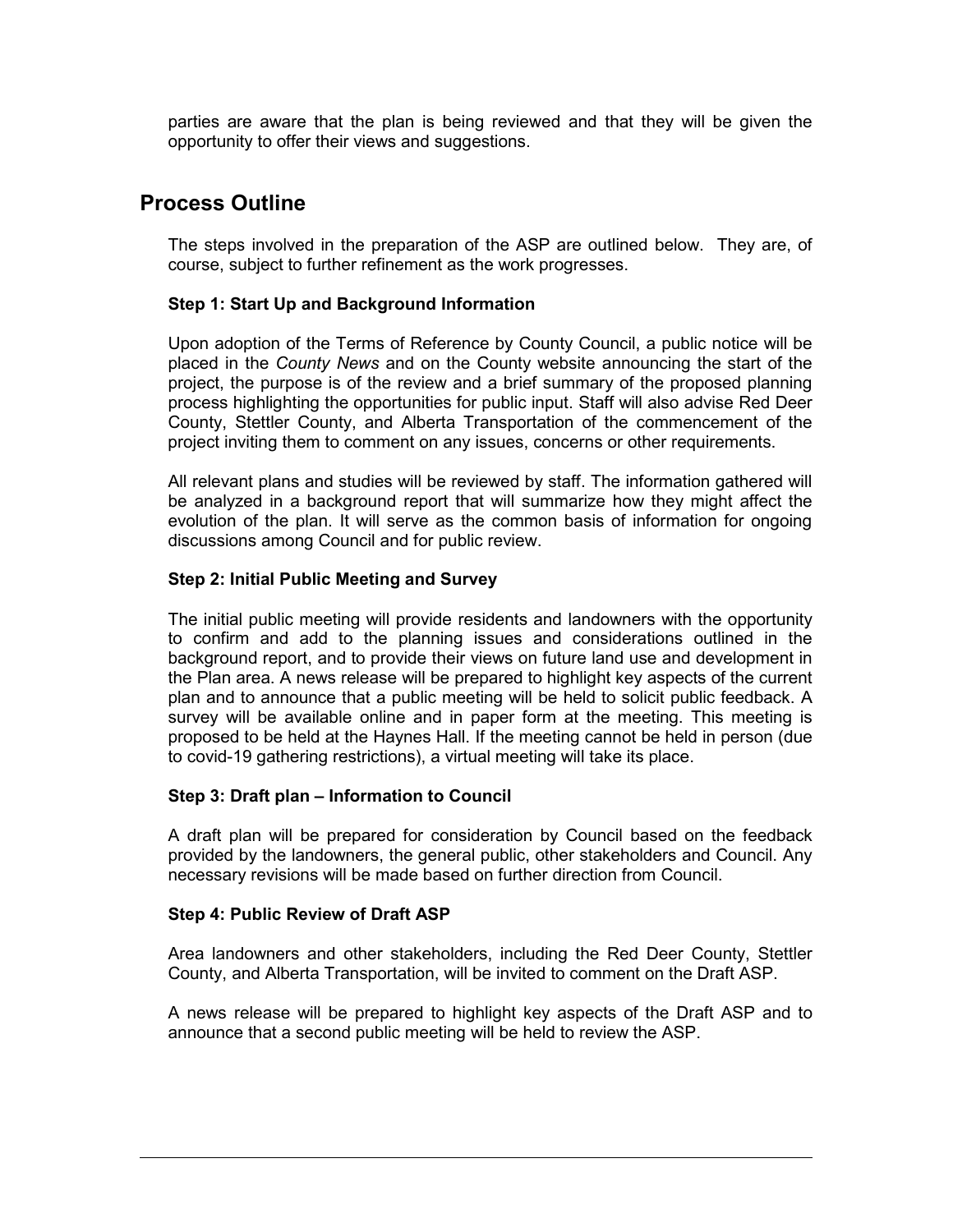Staff will provide a more extensive summary of the Draft ASP in the *County News*. The Draft ASP will also be posted on the County's website and available at the County Office for review.

A third public meeting may be scheduled here depending on the level of public interest.

#### **Step 5: Consideration of First Reading**

All comments received will be summarized into a report that will be presented to Council. This report will also include suggestions for possible changes to the draft ASP based on the input received. Any necessary revisions will be made based on the direction of Council.

#### **Step 6: Public Hearing**

Council will review the draft ASP and consider first reading. A public hearing will be arranged and advertised in the *County News* and other local newspapers. Copies of the proposed ASP will be posted on the County's website. Notice of the hearing will also be sent to referral agencies, area landowners and other stakeholders.

The public, government agencies and other stakeholders will have the opportunity to comment on the proposed ASP at the public hearing.

Following the public hearing, Council will be able to consider second and third readings of the bylaw to adopt the ASP, subject to any amendments as may be directed by Council based on the submissions received.

The adopted ASP will be posted on the County's website and copies will be made available at the County Office. Staff will prepare a final news release announcing Council's adoption of the ASP. The ASP adoption will also be communicated through the *County News*.

### **Project Schedule**

It is anticipated that the initial public meeting could be held in November with completion of the plan targeted for September 2022. A tentative schedule is outlined below:

| Start Up and Background Information   | June 24, 2021     |
|---------------------------------------|-------------------|
| Initial Public Meeting and Survey     | November 2021     |
| Draft plan - Information to Council   | February 2022     |
| <b>Public Review of Draft ASP</b>     | <b>March 2022</b> |
| <b>Consideration of First Reading</b> | May 2022          |